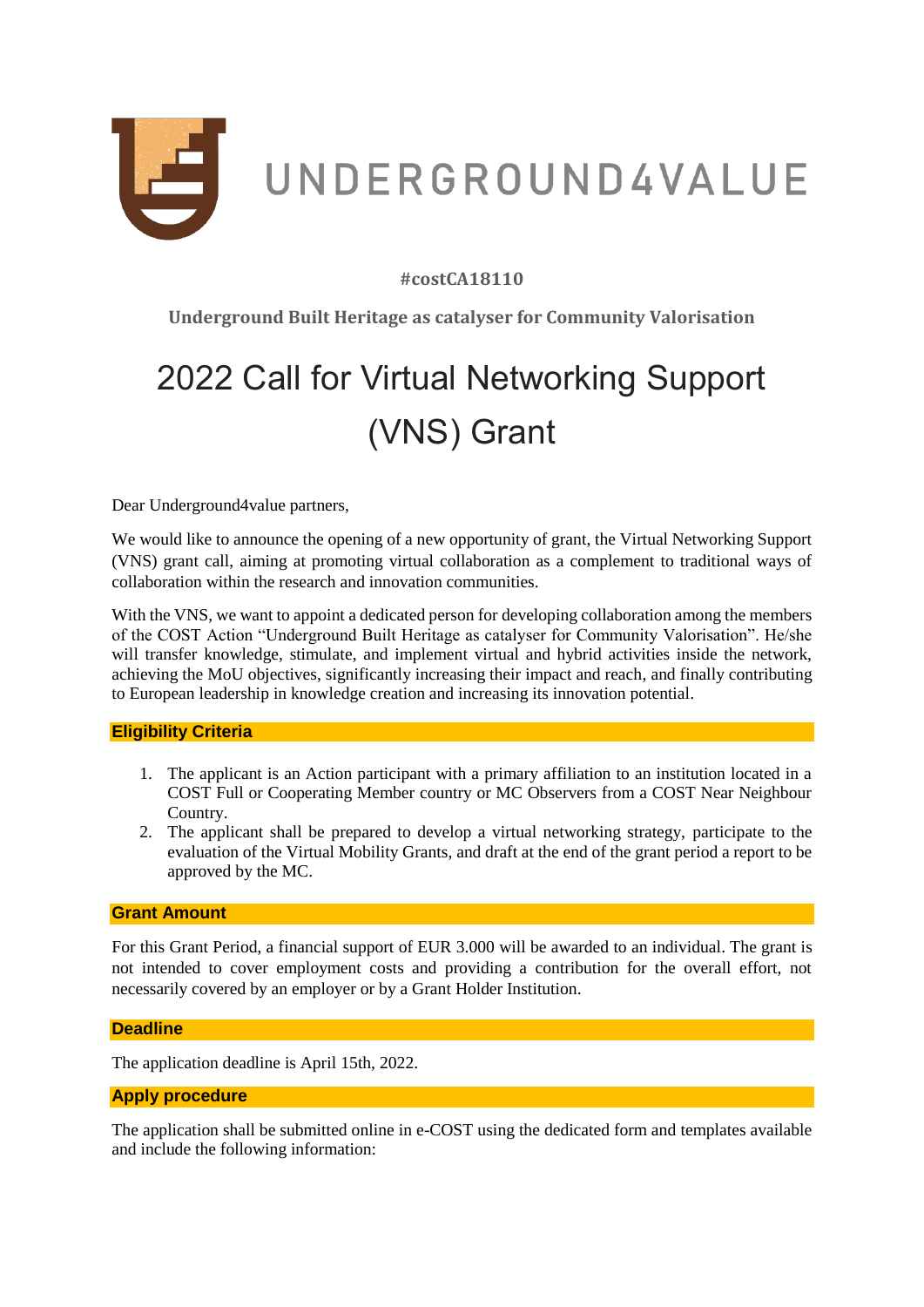- 1. A description of how the COST Action can benefit from developing virtual networking activities, with a focus on:
	- Progress towards the MoU objectives and deliverables
	- COST Excellence and inclusiveness Policy, specially towards the support of researchers in COST Inclusiveness Target Countries.
	- Stakeholder engagement and promoting the participation of researchers from NNC and IPC (COST Global Networking).
- 2. A proposal for the strategy outline on virtual networking, including an approach for coordinating Virtual Mobility Grants by supporting and advising beneficiaries of the Virtual Mobility Grant.
- 3. Additionally, the proposal shall include a plan on coordinating and reporting any planned COST Action events that will be held online and how they fit the overall Action strategy.

## **Evaluation process**

The evaluation of each submitted VNS grant application is performed by a VNT Committee appointed by the Action's Core Group. The evaluation criteria defined by the Committee shall be communicated to all potential applicants. In general, the selection of successful grantee shall be based on contributions to the overall objectives of the Action and the implementation of the COST Excellence and Inclusiveness Policy.

## **Implementation of activities**

The successful applicant shall take the Virtual Networking Support (VNS) Manager role in the COST Action. The activities expected to be performed by the successful applicant, but not limited to, are:

- Prepare and distribute among the MC members of the Action and the COST Science Officer a detailed strategy on virtual and hybrid networking for the entire Action (following consultation with Action participants, subject to MC approval).
- Support the MC in the discussions and planning of virtual and hybrid events and collaboration activities.
- Assist in the selection of hosts for the virtual and hybrid networking events and collaboration activities.
- Assist the selected hosts in preparation and coordination of online or hybrid events and collaboration activities (including the analysis of technical needs).
- Oversee the selection of the most appropriate VM tools, which demonstrate the principle of best value for money and adhere to GDPR requirements, considering the needs of the Action and the activities (need for sub-groups, fora, etc.).
- Support the Science Communication Coordinator in integrating the virtual and hybrid dimensions of the Action dissemination and communication strategy.
- Support the Grant Awarding Coordinator in the coordination of the Virtual Mobility Grants

The grantee has 15 calendar days from the end of the Grant Period to submit a report to the VNT Committee and to the Science Officer of the Action including:

- The Action's strategy on virtual networking approved by the MC.
- The list and brief description of virtual events and collaboration activities organised during the Grant Period.
- The contribution to the COST Action MoU objectives for each of the virtual events and collaboration activities
- The contribution to the COST Excellence and inclusiveness Policy, specially towards the support of researchers in COST Inclusiveness Target Countries.
- Stakeholder engagement and promoting participation of researchers from Near Neighbour Countries and International Partner Countries.